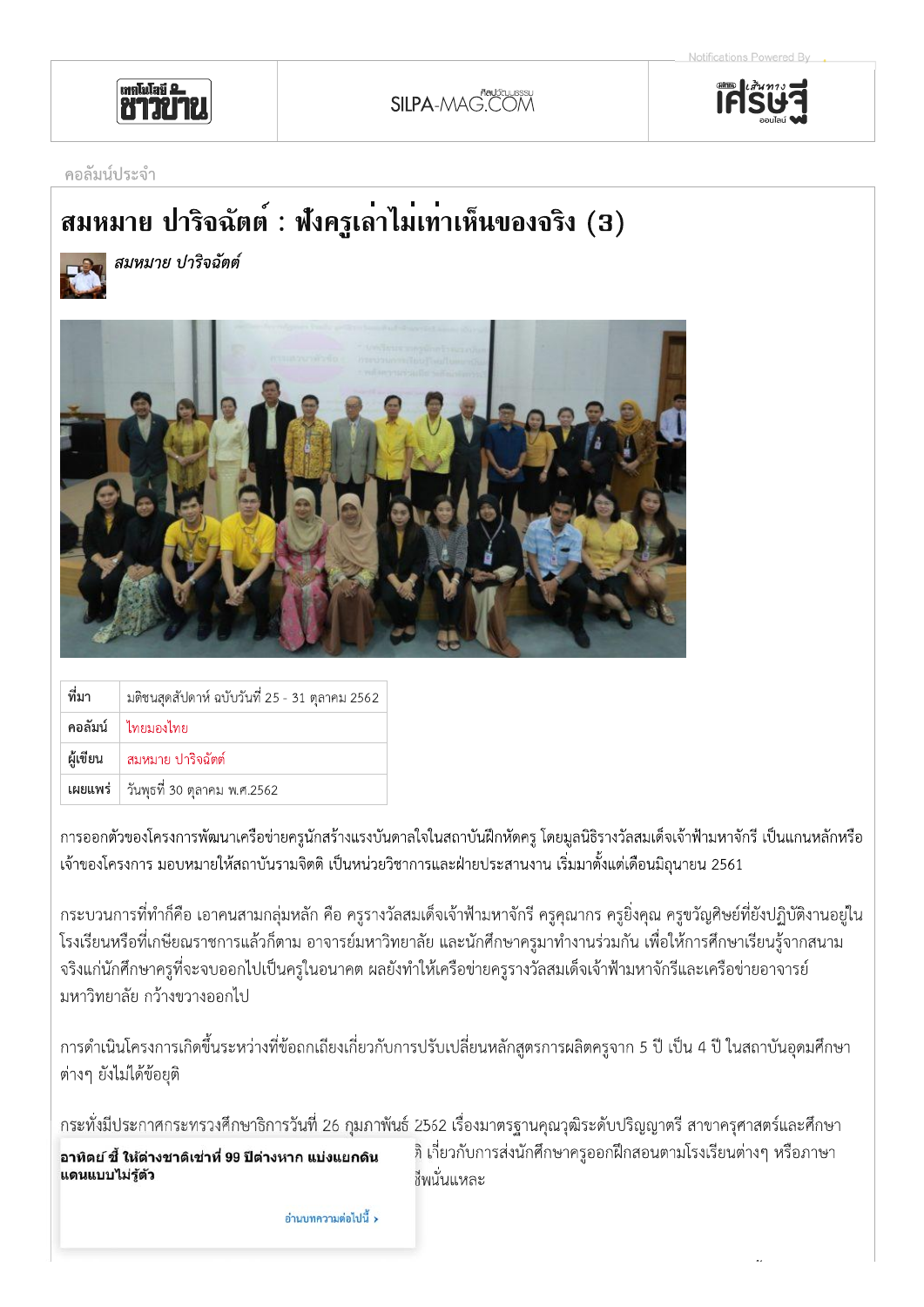ประกาศข้อ 6 ระบุไว้ชัด สถาบันอุดมศึกษาควรให้นิสิต-นักศึกษาได้มีโอกาสฝึกประสบการณ์วิชาชีพเป็นประจำพุดปีตั้งแต่ระยะแรกๆ ้ที่เข้ามาศึกษา เพื่อให้รู้จักวิชาชีพและสร้างทัศนคติที่ดีต่อวิชาชีพครู และเพิ่มระดับความเข้มข้นของการฝึกประสบการณ์วิชาชีพให้มาก ์ ขึ้นตามลำดับจนถึงปีสุดท้าย ควรจัดประสบการณ์ฝึกปฏิบัติงานในหน้าที่ครูในสถานศึกษาตลอดภาคการศึกษา ไม่เฉพาะแต่ ประสบการณ์ด้านการสอนเท่านั้น

ทั้งนี้ สถาบันควรมีความร่วมมือกับสถานศึกษาที่เป็นหน่วยปฏิบัติการสอน ทำแผนการปฏิบัติการสอนของนิสิต-นักศึกษาเพื่อที่บัณฑิต ้ครูจะสามารถทำหน้าที่ครูได้ทันที เมื่อเข้าไปประกอบวิชาชีพครู

การดำเนินโครงการครผู้สร้างแรงบันดาลใจจึงสอดคล้องกับแนวปฏิบัติตามประกาศที่ว่า ผลทำให้เกิดความเปลี่ยนแปลงในทกระดับ อย่างที่ว่าไปแล้วเมื่อตอนที่แล้ว

้อีกระดับหนึ่งคือระดับการนโยบายและยุทธศาสตร์ของมหาวิทยาลัยทำให้เกิดข้อเสนอแนวทางการผลิตครูทั้งระบบในอนาคต โดย ้ เฉพาะการวางกลไกการพัฒนาระบบผลิตครูรุ่นใหม่ การพัฒนาการเรียนการสอน ขยายผลไปสู่นักศึกษาชั้นปีต่างๆ พัฒนาคณาจารย์ ์ โดยเชื่อมโยงเครือข่ายครูเข้าเป็นพลัง รวมถึงยุทธศาสตร์การเป็น HUB ของการผลิตและพัฒาครูในพื้นที่

ให้ครูรางวัลสมเด็จเจ้าฟ้าฯ มาบรรยาย มาร่วมเวทีประชุม สัมมนา ถ่ายทอดประสบการณ์ ไม่แต่เฉพาะให้กับนักศึกษาคุรุศาสตร์ ศึกษา ิศาสตร์เท่านั้น แต่รวมไปถึงคณะสังคมศาสตร์ วิทยาศาสตร์เทคโนโลยีและการเกษตร วิทยาศาสตร์เทคโนโลยีสารสนเทศ (ไอที) เทคโนโลยีอุตสาหกรรม

้นักศึกษาได้ไปติดตามสังเกตการณ์ เรียนรู้การทำงาน การปฏิบัติตน กับเครือข่ายครูถึงโรงเรียน โดยมีอาจารย์ในคณะเป็นพี่เลี้ยงร่วม เรียนรู้ด้วย

แต่ละสถาบันผลิตครูที่ร่วมโครงการทั้งสามแห่ง แบ่งหน้าที่ความรับผิดชอบการบริหารจัดการอย่างเป็นระบบ ชัดเจน มีอธิการบดีเป็นที่ <u> เร็กพา</u>

้มหาวิทยาลัยยะลาผลิตครู 12 สาขาใน 3 คณะ คณะครุศาสตร์ คณะมนุษยศาสตร์และสังคมศาสตร์ และคณะวิทยาศาสตร์เทคโนโลยี และการเกษตร มี ผศ.ดร.เกสรี ลัดเลีย รองอธิการบดีฝ่ายวิจัย เป็นหัวหน้าคณะทำงานโครงการ

้ระดับรองลงไปมีแกนนำขับเคลื่อนการทำงานร่วมกัน ระหว่างประธานสาขาและอาจารย์ กับเครือข่ายครูรางวัลสมเด็จเจ้าฟ้ามหาจักรี ้มีครูอรพินท์ แสนรักษ์ โรงเรียนไทยรัฐวิทยา 52 ชุมชนบ้านต้นไพ จ.ปัตตานี ครูยิ่งคุณปี 2558 และครูศิริพร ทองจำรุญ โรงเรียนคณะ ราษฎรบำรุง อ.เมือง จ.ยะลา ครูขวัญศิษย์ 2560 เป็นหลัก

้ระดับปฏิบัติการมีคณะทำงาน อาจารย์สมัครใจจากสาขาวิชาต่างๆ อาทิ ภาษาไทย ภาษามาลายู สังคมศึกษา วิทยาศาสตร์ ร่วมกันคิด รูปแบบการเรียนรู้ กิจกรรมสร้างทักษะความเป็นครูยุคใหม่และบ่มเพาะจิตสำนึกความเป็นครู

เช่น จัดเวทีเสวนาเปิดตัวครูผู้สร้างแรงบันดาลใจ มี ร.ต.อ.สุวิทย์ ช่วยเทวฤทธิ์ ครูใหญ่โรงเรียนตำรวจตระเวนชายแดนบ้านตืองอ ช่างกลปทุมวันอนุสรณ์ 13 จังหวัดนราธิวาส ครูยิ่งคุณปี 2558 ครูกาญจนา ทองเดิม กลุ่มสาระการเรียนรู้ภาษาไทย โรงเรียนบ้านนา ี ประดู่ จ.ปัตตานี ครูขวัญศิษย์ปี 2558 นักศึกษาชั้นปีที่ 1 เข้าร่วมกว่า 300 คน

อาทิตย์ ชี้ ให้ต่างชาติเช่าที่ 99 ปีต่างหาก แบ่งแยกดิน แดนแบบไม่ร้ตัว

้าลุ่มลงไปเรียนรู้กับครูเครือข่ายรางวัลสมเด็จเจ้าฟ้าฯ ทั้งวัน ครูอรพินท์ แสน ่างประเทศ โรงเรียนศรีนครินทร์วิทยานุเคราะห์ อ.นาทวี จ.สงขลา ครูขวัญ

อ่านบทความต่อไปนี้ **>**